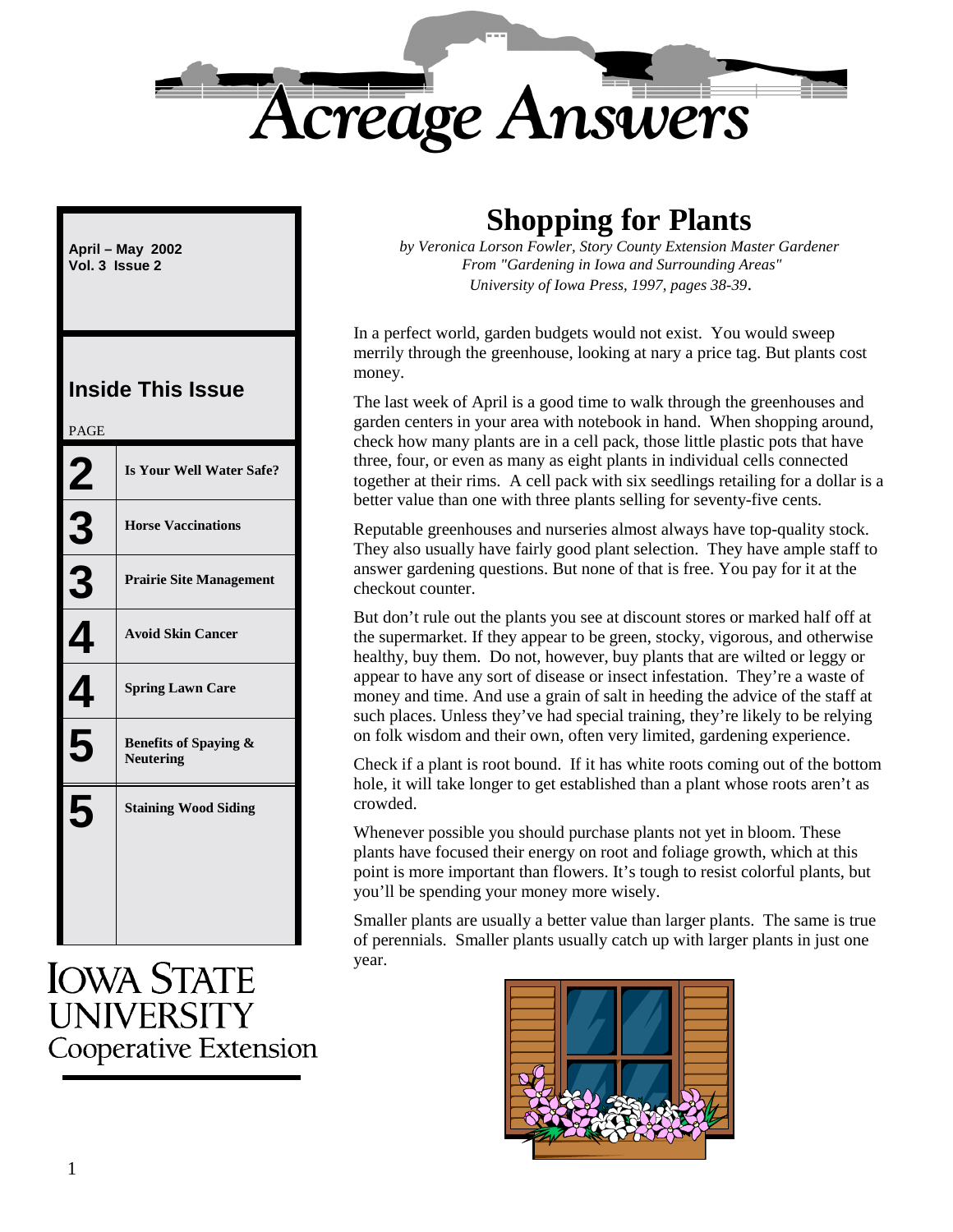Please share *Acreage Answers* with your acreage neighbors. Call your local ISU Extension office to be placed on the mailing list for *Acreage Answers* and to give us suggestions for future articles.

**As an acreage owner you'll want to take extra precautions to prevent the pollution of the nearest watershed.**

-------------------------------

A new Extension program called **Water \$mart Landscapes** can help you have a great looking landscape. Check it out at:

www.extension.iastate.edu/polk/water

#### Acreage Answers is available on the web at

www.extension.iastate.edu/polk/ag

The U.S. Department of Agriculture (USDA) prohibits discrimination in all its programs and activities on the basis of race, color, national origin, gender, religion, age, disability, political beliefs, sexual orientation, and marital or family status. (Not all prohibited bases apply to all programs.) Many materials can be made available in alternative formats for ADA clients. To file a complaint of discrimination, write USDA, Office of Civil Rights, Room 326-W, Whitten Building,  $14<sup>th</sup>$ and Independence Avenue, SW, Washington, DC 20250-9410 or call 202-720-5964.

Cooperative Extension Service, Iowa State University of Science and Technology, and the United States Department of Agriculture cooperating.

#### **Is Your Well Water Safe to Drink?**

*By Doug Thompson, Madison County Extension Education Director*

Private well owners can get water test kits through many local county extension offices or by contacting the Hygienic Laboratory at the University of Iowa at www.uhl.uiowa.edu and going to the "client" link. The kit enables you to send a sample of your water to be tested for coliform bacteria and nitrates.

**Why test for coliform and nitrates?** The presence of coliform bacteria, which may pose a health hazard, generally indicates that there is contaminated surface water passing through the soil and entering the supply to the home. This may occur from several sources such as a faulty septic tank, cesspool leakage or feedlot runoff.

 Nitrate contamination is a concern for infants as it may cause the life-threatening disease called "blue baby" syndrome, which occurs when the oxygen-carrying capacity of the blood is reduced. Nitrate contamination is more likely to occur in shallow wells or wells that are poorly constructed, located or maintained. Major nitrate contamination sources are sewage disposal systems, animal manure and nitrogen fertilizers.

Other water quality tests that may be performed include iron, hardness and iron bacteria which affect aesthetics rather than being a health

concern. Iron concentrations and iron bacteria can cause staining of plumbing fixtures and laundry. These additional tests may have a charge. It is best to ask about the cost for the added testing.

For additional information check out these publication at your county extension office:

**PM 840** *Drinking Water Good Wells for Safe Water*

**PM 899** *Shock Chlorinating Small Water Systems*

**PM 1328** *Successfully Plugging Abandon Wells*

**PM 1329** *Coping with Contaminated Wells*

**PM 1335** *Sampling your Drinking Water*

**VideoTapes:** *Hard Water, Red Water, Coliform Bacteria, Nitrate, Man-Made Chemicals, Well Construction and Repair*

Other water related publications are available through your extension office or on the Iowa State University web site at

www.extension.iastate.edu then click on Publications and go to Natural Resources and click on Water Quality.

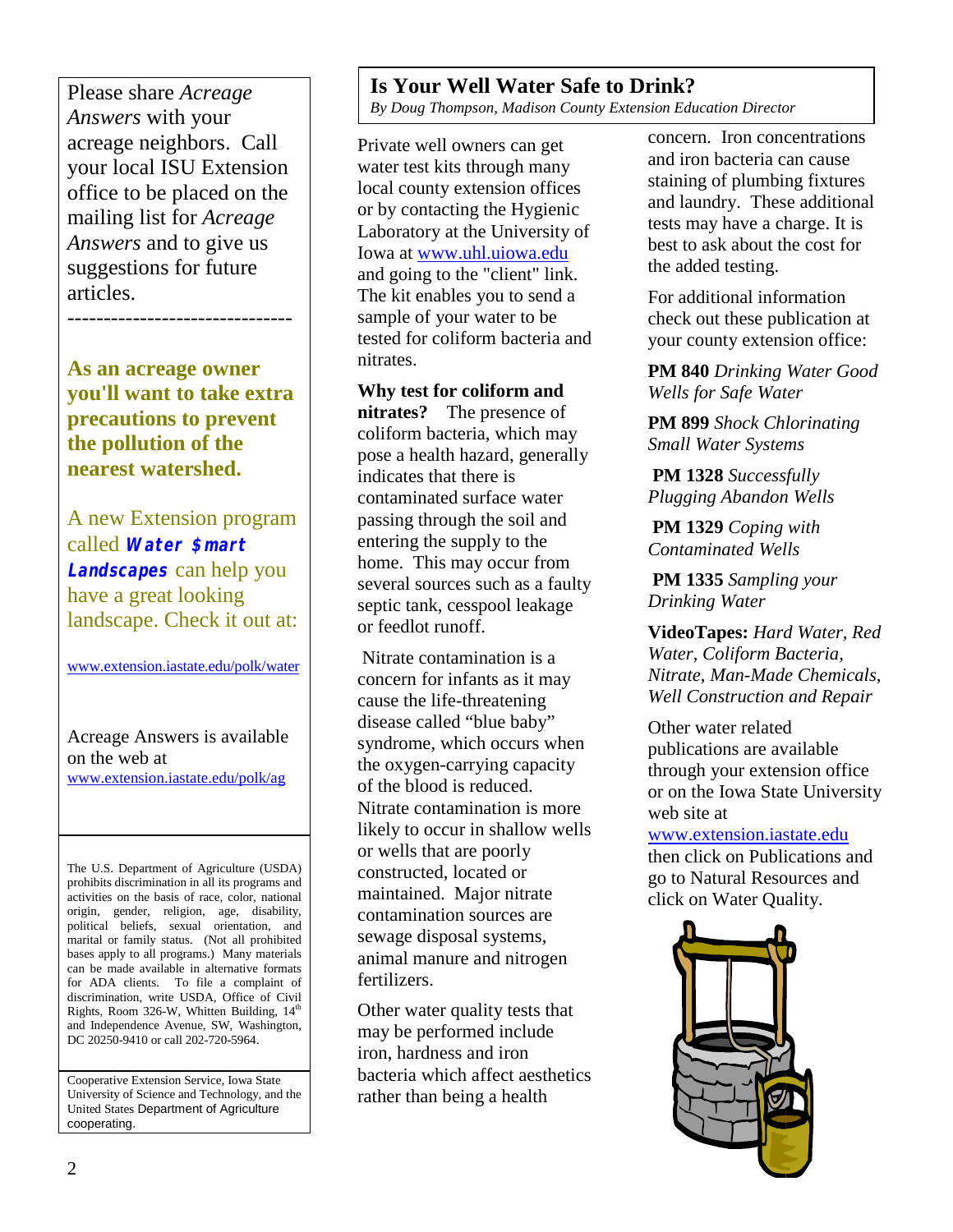

Few things will protect your horse from the risk of disease as effectively as vaccinations. Your veterinarian can advise you on proper timing and which vaccines are appropriate for your horse. Vaccinations will provide a protective barrier between the animal and many diseases including tetanus, encephalomyelitis (sleeping sickness), influenza, rhinopneumonitis, rabies, strangles, and Potomac Horse Fever.

With vaccinations, regular deworming, an ample supply of clean water, a good nutrition program, and a safe environment, you and your horse will be set to enjoy the year together.

Vaccination involves the injection of bacteria or viruses that are modified to avoid causing actual disease in the horse. Yearly booster shots will protect against tetanus and rabies. Other diseases may require more frequent vaccinations.

Use the following as a handy guide for scheduling your horse's immunizations:

**Tetanus -** All horses. Foals at 2-4 months. Annually thereafter. Brood mares at 4-6 weeks before foaling.

**Encephalomyelitis** - All horses. Foals at 2-4 months.

## **Horse Vaccinations**

Brood mares at 4-6 weeks *by Dale Miller, Marion County Extension* before foaling. *Education Director*

> **Influenza** - Most horses. Foals at 3-6 months, then every 3 months. Traveling horses every 3 months. Brood mares biannually, plus booster 4-6 weeks pre-foaling.

**Rhinopneumonitis** - Foals at 2-4 months and younger horses in training. Repeat at

2-3 month intervals. All brood mares at least during  $5<sup>th</sup>$ ,  $7<sup>th</sup>$ , and  $9<sup>th</sup>$  months of gestation.

**Rabies** - Foals at 2-4 months. Annually thereafter.

**Strangles -** Foals at 8-12 weeks. Biannually for highrisk horses. Brood mares biannually with one dose 4-6 weeks pre-foaling.

Many combination vaccinations are available. Please check with your local veterinarian.



# Management

*By Steve Lekwa, Story County Conservation*

The goal in preparing for any prairie planting is to have a firm seed bed with as little in the way of competition from weeds or existing perennial plants as possible.

One of the easiest ways to create a good prairie planting site is to use harvested soybean stubble with no additional tillage. If the rows are too heavily ridged, a very shallow pass with a disk or field cultivator should do the trick.

Fire is an effective tool to remove old growth and thatch so that seed can reach mineral earth. Fire will not kill bluegrass or brome, however, and both make a sod very tough for prairie seedlings to compete against if they are not controlled.

Roundup herbicide can suppress these competitors if applied when they are actively growing. That usually begins some time in April, but effectiveness diminishes as they near seed set in early summer.

The best time to apply Roundup is in the fall, but spring use will at least give some control for the first growing season. Seeding can be done with a drill or by broadcasting into the dying stubble. This technique is especially useful on steep, erosive sites.

Deep tillage such as moldboard plowing or heavy disking may be of some value in heavily sod-bound sites or deeply ridged row crop fields, but it is harder to prepare a firm seed bed in tilled soil. Fluffy seedbeds allow the seed to go too deep. Time the last site preparation work to allow planting by mid to late June.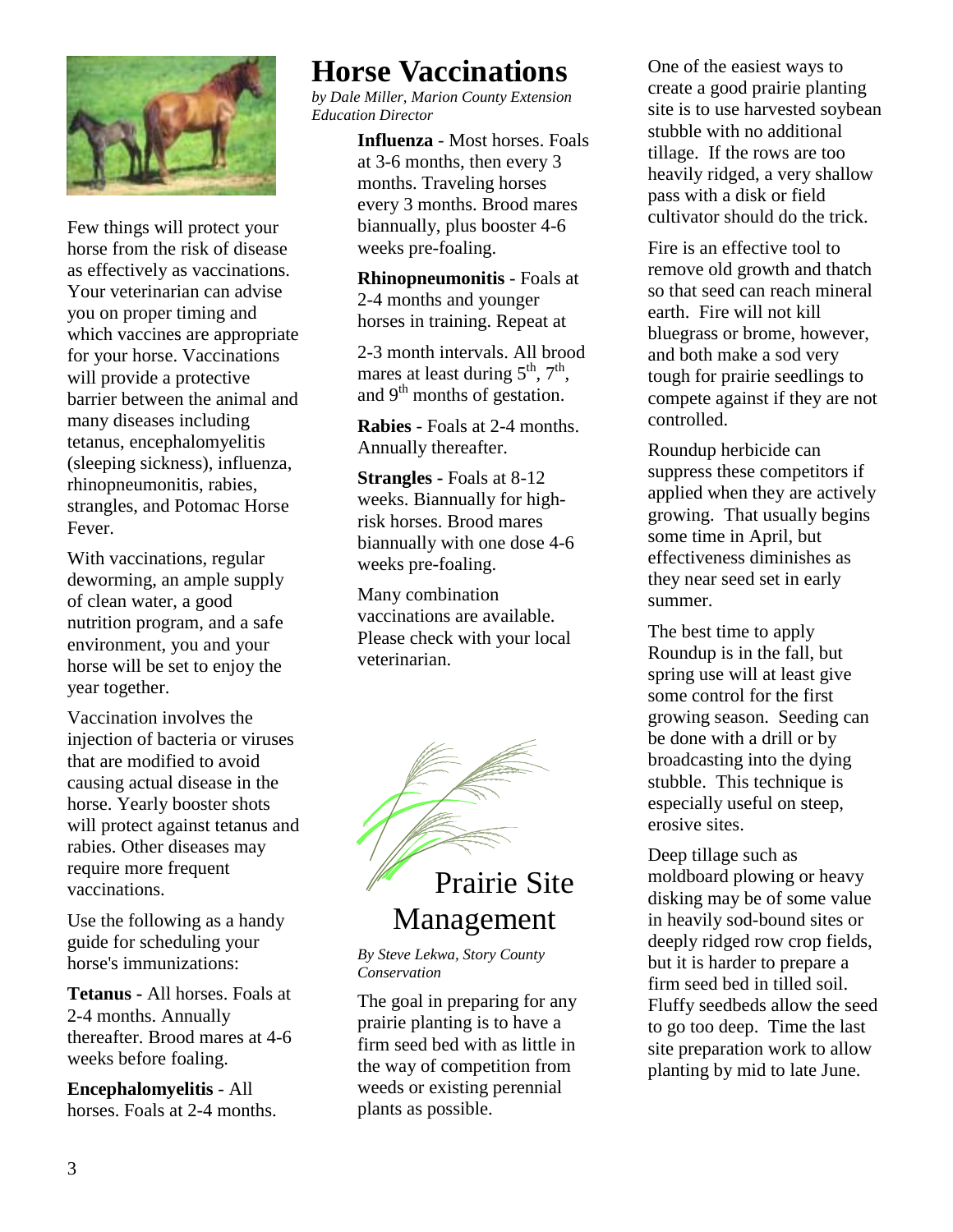# Take Cover to Avoid Skin Cancer

*by Janis Stone, Extension Professor, Textiles and Clothing,, Iowa State University*

If you like being outdoors on sunny days or need to work in the sun, you should try to avoid sunburn to lower your risk of pre-mature aging, cataracts, and skin cancer. Skin cancer is associated with sunburn during childhood. It is 10 times more likely to occur with light- rather than darkskinned persons, although no one is immune, so all children must be protected.

The American Cancer Society estimates that one million cases of skin cancer will occur in 2002, with 7,400 cases of melanoma resulting in death. Fortunately, basal and squamous cell cancers are usually treated successfully, but treatment may involve surgery and scarring.

Follow these tips to avoid over exposure to the invisible ultraviolet (UV) rays of the sun:

**Cover up** – a long-sleeved shirt, long pants, and socks.

**Put sunscreen** with SPF of 15 or higher on skin areas not covered by clothing.

**Wear a hat** to shade your nose, face, ears and neck. A 3 inch full-brim is recommended for adults.

**Avoid the sun** between 10 a.m. and 4 p.m. when the sun's UV rays are the most direct and intense.

**Wash clothing** in detergents containing a fluorescent brightener that can help absorb UV rays to increase the protection of the fabrics.

#### **Remember, you can get sunburned on cloudy days,** and, even if you are in the

shade, you can be sunburned from UV rays reflected off water, sand, or snow.

## Spring Lawn Care

*by Darrell F. Hennessey Linn County Master Gardener*

We have enjoyed mild weather this winter, but one side effect seems to be a growing impatience to begin spring cleanup and lawn work. Let's review some basic guidelines regarding lawn care before we start. Most of what we cover here will assume Kentucky Bluegrass is the predominant grass in most lawns.

Avoid use of spike-type aerators. Core aerators are best, but don't remove the soil plugs as they break down rapidly and contribute to microbial action aiding in

decomposition of thatch. I prefer to aerate before applying any fertilizer, which also aids in faster fertilizer action. If you aerate in the spring you will need to control crabgrass by applying a preemergence herbicide when the lilacs and forsythia start to bloom.

Work for a healthy dense lawn with a uniform color. In May or June apply 1 to 2 pounds per 1000 square feet of nitrogen; for example use 5 to 10 pounds of 20-10-5 per 1000 square feet.

Many lawn diseases can be treated or avoided with good management practices. Avoid frequent watering and make sure that, when water is necessary, enough is applied to water to a depth of about six inches.

Here are some publications available at your extension office.

**PM-1057** *Maintenance Fertilization of Turfgrasses*

**PM 1063** *Turfgrass Management Calendar: Kentucky Bluegrass*

*Lawns*

**PM-1072** *Establishing a Lawn From Seed*

**PM-1447e** *Responsible Use of Nitrogen Fertilizers on Lawns*

**PM-1680** *Nonchemical Alternatives for the Home Lawn*